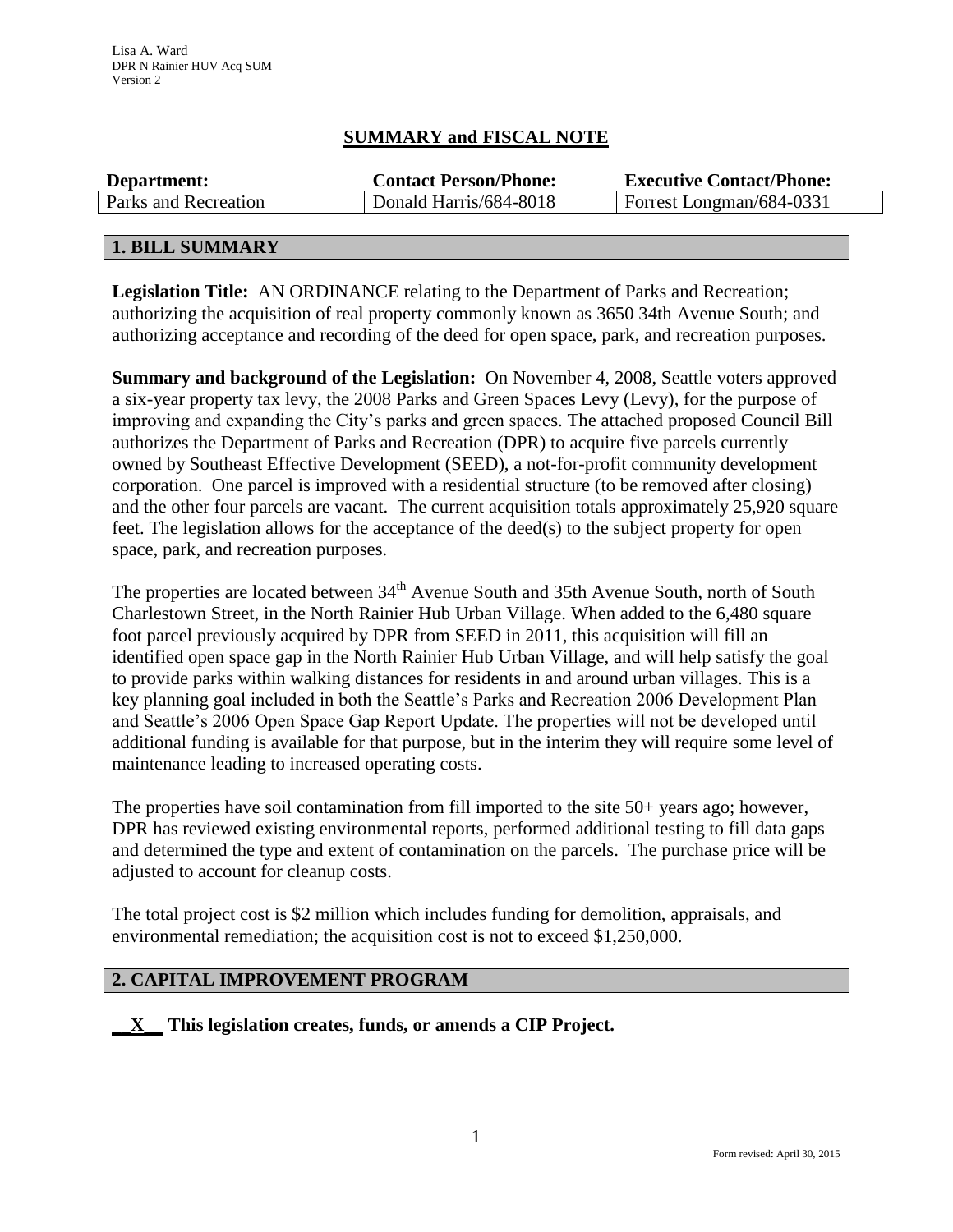|                                      | <b>Project Name:</b> Project I.D.: Project Location: | <b>Start Date:</b> | <b>End Date:</b> | <b>Total Cost:</b> |
|--------------------------------------|------------------------------------------------------|--------------------|------------------|--------------------|
| $\vert$ Neighborhood $\vert$ K730010 | $3650$ 34 <sup>th</sup> Avenue S   September         |                    | June $2016$      | \$2,000,000        |
| Park                                 |                                                      | 2010               |                  |                    |
| Acquisitions-                        |                                                      |                    |                  |                    |
| 2008 Parks                           |                                                      |                    |                  |                    |
| Levy                                 |                                                      |                    |                  |                    |

# **3. SUMMARY OF FINANCIAL IMPLICATIONS**

## **\_\_X\_\_This legislation has direct financial implications***.*

| Budget program(s) affected:         |                                |      |                               |           |  |
|-------------------------------------|--------------------------------|------|-------------------------------|-----------|--|
| <b>Estimated \$ Appropriation</b>   | <b>General Fund \$</b>         |      | Other \$                      |           |  |
|                                     | 2015                           | 2016 | 2015                          | 2016      |  |
| change:                             | \$0                            | \$0  | \$0                           | \$0       |  |
| <b>Estimated \$ Revenue change:</b> | <b>Revenue to General Fund</b> |      | <b>Revenue to Other Funds</b> |           |  |
|                                     | 2015                           | 2016 | 2015                          | 2016      |  |
|                                     | \$0                            | \$0  | \$214,575                     | \$500,000 |  |
|                                     | <b>No. of Positions</b>        |      | <b>Total FTE Change</b>       |           |  |
| <b>Positions affected:</b>          | 2015                           | 2016 | 2015                          | 2016      |  |
|                                     | N/A                            | N/A  | N/A                           | N/A       |  |
| Other departments affected:         | N/A                            |      |                               |           |  |

Appropriations Notes:

Cost for this acquisition will come from existing 2008 Parks Levy, Neighborhood Park Acquisition (K730010) appropriation, portions of which will be reimbursed by King County Conservation Futures funds as described in section 3b below.

# **3.a. Appropriations**

## **\_\_\_\_ This legislation adds, changes, or deletes appropriations.**

| <b>Fund Name and</b><br>number | Dept | <b>Budget Control</b><br>Level Name/#* | 2015<br>Appropriation<br><b>Change</b> | 2016 Estimated<br>Appropriation<br><b>Change</b> |  |
|--------------------------------|------|----------------------------------------|----------------------------------------|--------------------------------------------------|--|
|                                |      |                                        |                                        |                                                  |  |
| <b>TOTAL</b>                   |      |                                        |                                        |                                                  |  |

Appropriations Notes: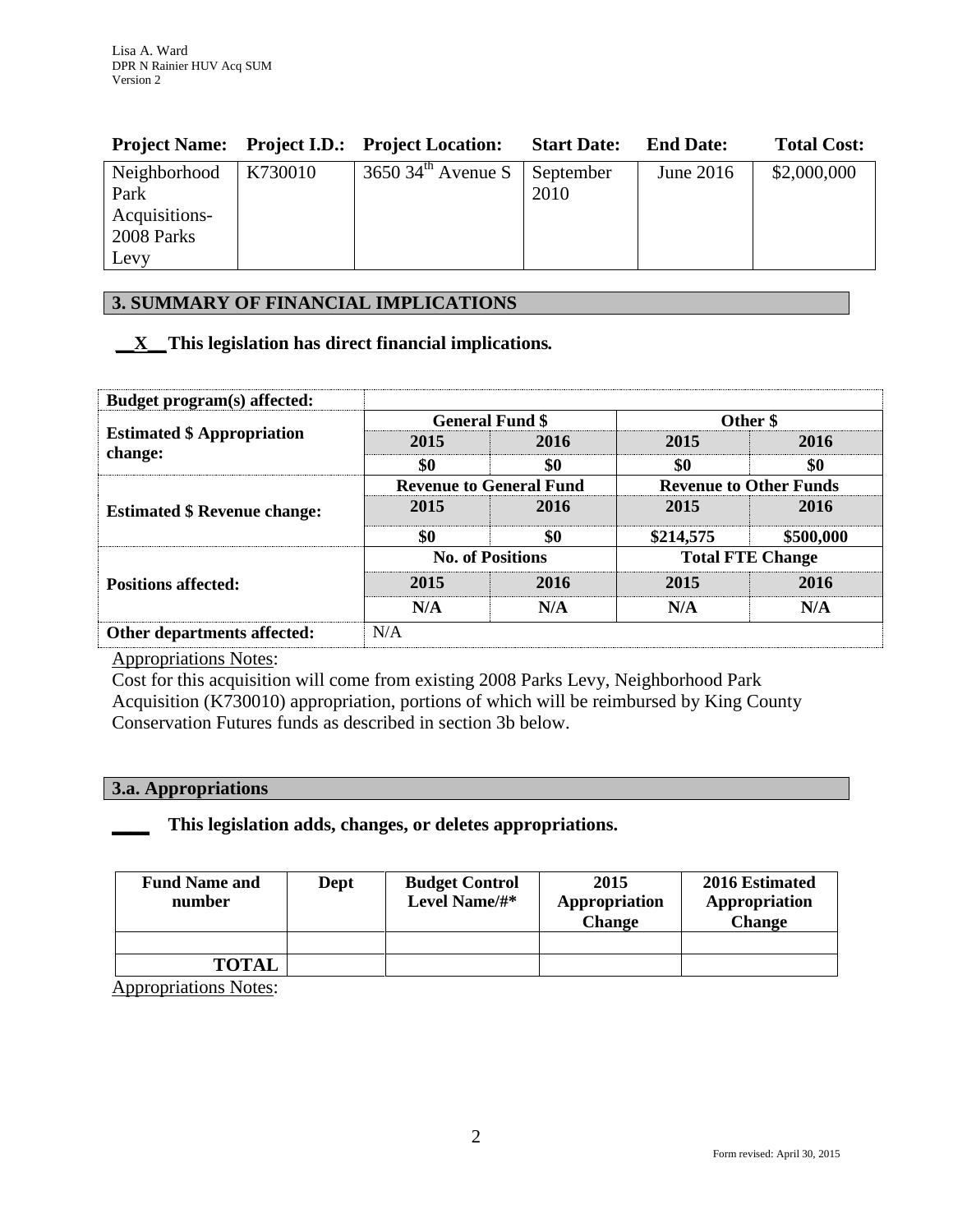#### **3.b. Revenues/Reimbursements**

### **\_X\_ This legislation adds, changes, or deletes revenues or reimbursements.**

**Anticipated Revenue/Reimbursement Resulting from this Legislation:**

| <b>Fund Name and</b> | Dept | <b>Revenue Source</b> | 2015      | 2016 Estimated |
|----------------------|------|-----------------------|-----------|----------------|
| <b>Number</b>        |      |                       | Revenue   | Revenue        |
| 33860                | DPR  | King County CFT 2013  | \$214,575 |                |
| 33860                | DPR  | King County CFT 2016  |           | \$500,000      |
| <b>TOTAL</b>         |      |                       | \$214,575 | \$500,000      |

Revenue/Reimbursement Notes: King County Conservation Futures funding requires a 50% match (from 2008 Parks & Green Spaces Levy). The 2013 CFT \$300,000 grant was partially allocated toward the first property acquisition from SEED. That parcel's purchase price was \$170,849; therefore, the reimbursement allotted toward that acquisition was \$85,425, leaving \$214,575 of reimbursement available for the pending transaction. In 2016 an additional \$500,000 allocation to this project was approved by the King County Conservation Futures Citizen's Oversight Committee. Both the King County Council and the Seattle City Council must approve the grant by legislation before the monies become available in 2016. Both the remaining \$170,849 of the 2013 grant and the \$500,000 grant must be matched by at least \$670,849 of City funding (2008 Parks & Green Spaces Levy) to be released for reimbursement.

#### **3.c. Positions**

## **\_\_\_\_ This legislation adds, changes, or deletes positions.**

## **Total Regular Positions Created, Modified, or Abrogated through this Legislation, Including FTE Impact:**

| Position # for<br><b>Existing</b><br><b>Positions</b> | <b>Position Title &amp;</b><br>Department* | <b>Fund</b><br>Name $\& \#$ | Program<br>& BCL | PT/FT | 2015<br><b>Positions</b> | 2015<br><b>FTE</b> | Does it sunset?<br>(If yes, explain below<br>in Position Notes) |
|-------------------------------------------------------|--------------------------------------------|-----------------------------|------------------|-------|--------------------------|--------------------|-----------------------------------------------------------------|
|                                                       |                                            |                             |                  |       |                          |                    |                                                                 |
|                                                       |                                            |                             |                  |       |                          |                    |                                                                 |
|                                                       |                                            |                             |                  |       |                          |                    |                                                                 |
| <b>TOTAL</b>                                          |                                            |                             |                  |       |                          |                    |                                                                 |

Position Notes: